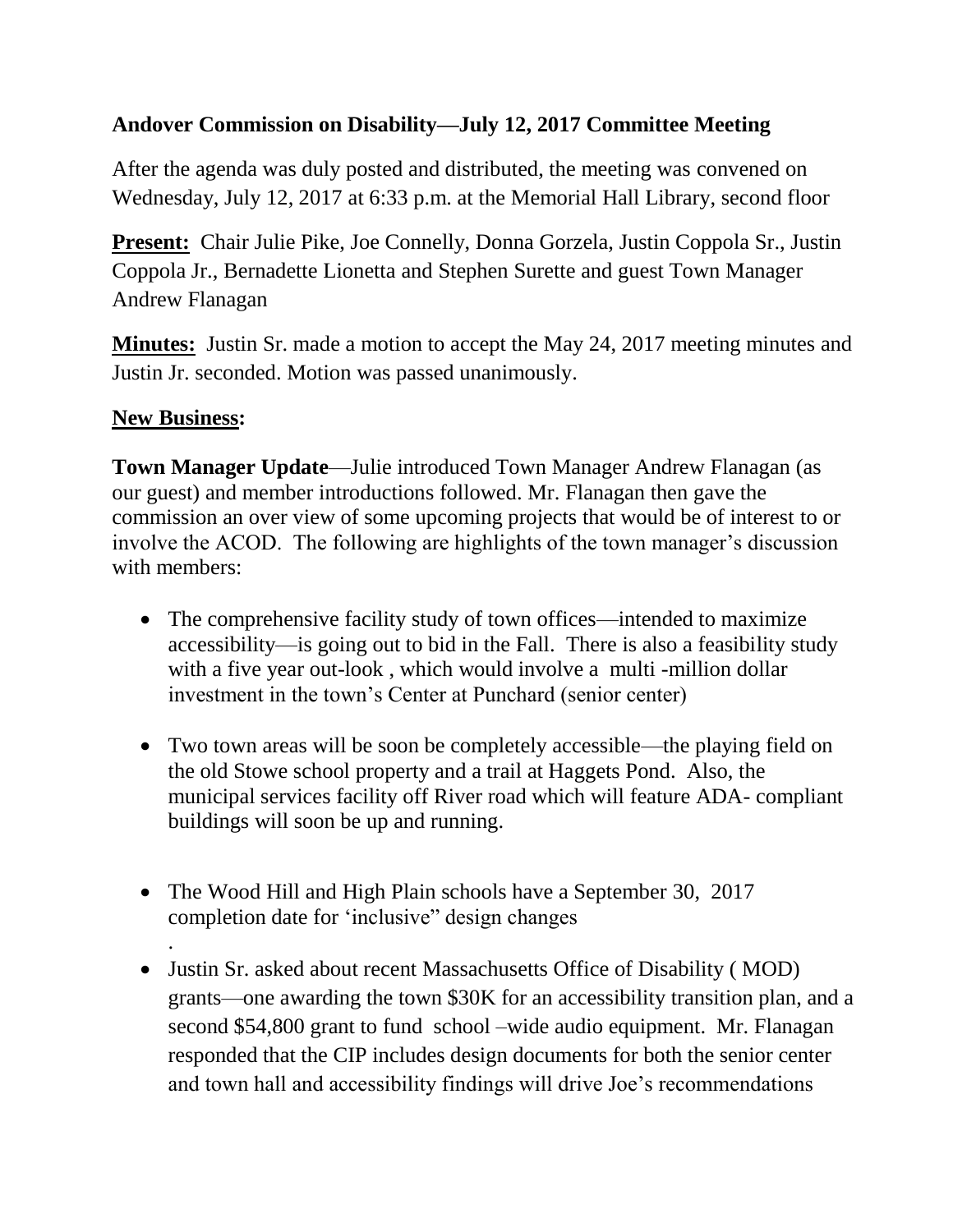during the CIP process. Justin Sr. also asked about whether the town of Arlington had a yearly line item for ADA issues and recommended same for Andover going forward. (Mr. Flanagan noted the ADA background that Joe Connelly brings to these projects based on his previous work with the town of Arlington.)

- There was general agreement about the need to have appropriate inventory of ADA accommodations located in a known "clearinghouse" so that when the need arises at meetings they can be readily available. (The Center at Punchard has some audio equipment and the schools have some at hand.)
- Mr. Flanagan responded to a question about contact personnel for meeting accommodations by clarifying that Wendy Adams is the contact for Selectmen's meetings and that other meetings should be under the purview of Candace Hall.
- In response to Justin Sr.'s recommendation that now is the time to be thinking of these issues to provide "lead time", Mr. Flanagan responded that Chairman Salafia is currently in the process of working on liaison assignments to town committees.
- Mr. Flanagan further noted that visible and informative signage through-out the town and town offices is a priority and is already underway.

## **Old Business**

.

**Spot Checks**: Justin Sr. reported that there was a missing curb cut at the Town Offices parking lot on the Park side but now it's paved over. The tactile pads have not yet been installed. Reciprocal curb cut is also missing a tactile pad, and there is a missing curb cut at the Town Offices near Veterans Memorial Auditorium. *Action Item: Stephen will bring these items to Ed Ataide's attention***.** Justin Jr. further noted that the tactile pads are different colors (yellow/red) at the intersection of Chestnut and Bartlet streets. Red pads are only supposed to be used in the downtown area—otherwise they should be yellow. *Action Item: Stephen will handle this issue,*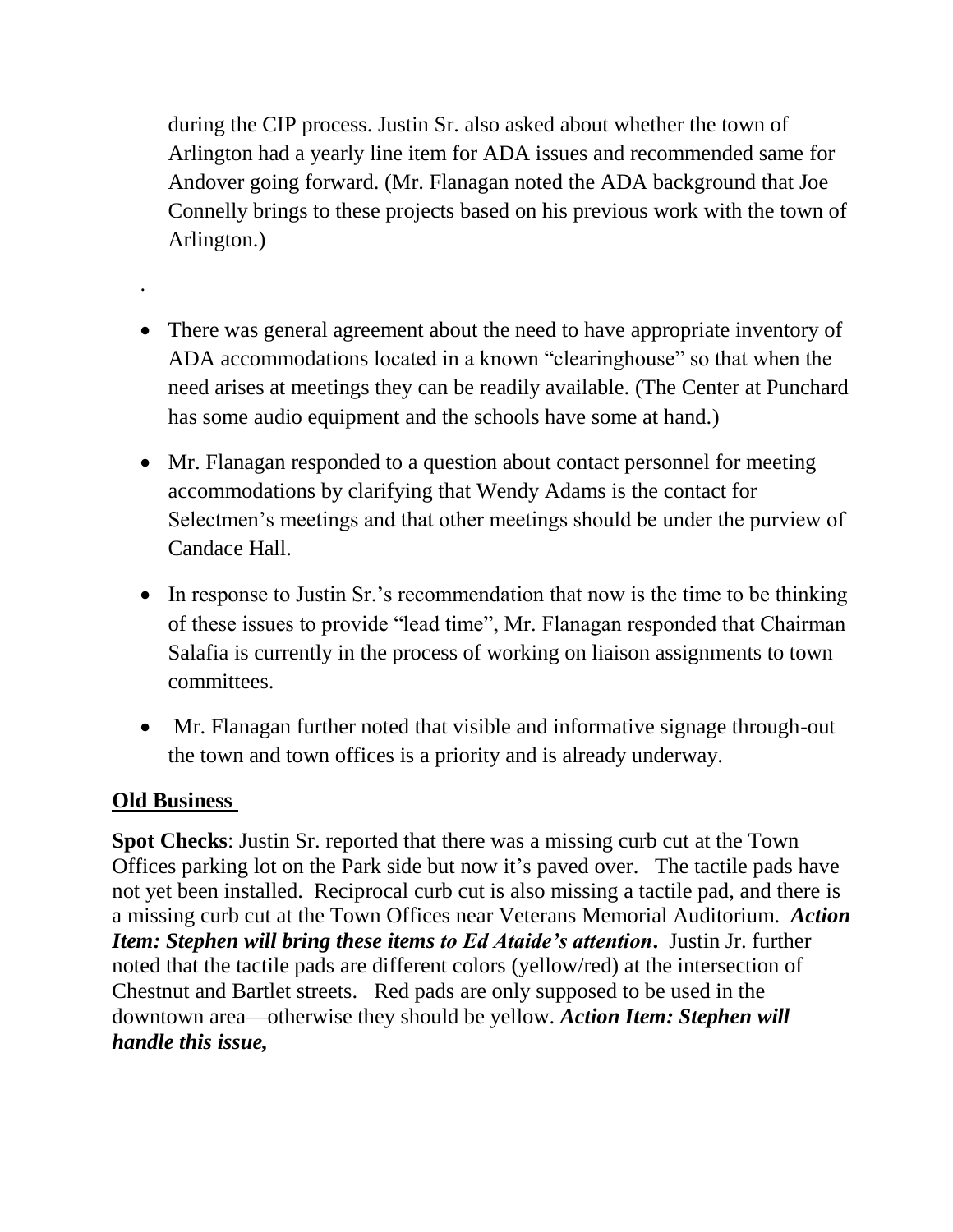**Andover Day/September 9th 2017:** Julie announced that ACOD is registered with ABCA for a table. There is no space on Main St in the Town Hall area. We will be notified of a tentative spot August 29, and of a final spot September  $5<sup>th</sup>$ . Julie ordered the stylus pen and jar opener which should be delivered soon. We also need to know where handicap parking spaces will be and which town entity is in charge of that.

**Vacancies**: Steve has been reappointed to the ACOD and Joe Connelly has been appointed and approved for membership to the Commission. *Action Item: ACOD still needs 2 members.*

**Triad photo ID event:** Justin Sr. noted that this free photo ID took place on May26<sup>th</sup> and that there was a decent turn –out. We do not have information on the number of people with disabilities who attended this event-- which allows people to avoid paying the \$25 for an ID at the Registry. Julie passed around her Triad ID and noted there will be a second Triad photo event on October 27, 2017.

**Downtown Parking Study talks**: Justin Sr. reported that this study has been completed but in his opinion there is still not adequate Handicap Parking (HP) in town. There are 32 HP spots but Justin doesn't have details yet for a full analysis. In some cases there are parking abuses and Justin would like to see some police activity on this matter. Also lacking are adequate van- accessible spots. **A***ction Item: Justin will continue to meet with the Town Planner and others on this study. Steve will be in touch with Officer Edgerly HP Parking fine signs.*

**MVRPC first open house** –Town Planner Lisa Schwarz invited ACOD to attend this Regional Housing Open House held on May 24<sup>th</sup>. The focus was on housing needs in the Merrimack Valley. About fifty people from among the 17 communities involved attended this first meeting. ACOD split its previously scheduled May meeting in order to attend an hour of this event. ACOD presented the "Access" (Ruth) brochure. There will be a second Open House at the Barking Dog Ale House in Haverhill on September  $27<sup>th</sup>$  which also coincides with the scheduled ACOD September meeting. *Action Item: ACOD decided to hold an August meeting and in lieu of a September meeting, attend the 2d MVRHP Open House in in its entirety.*

**Adjournment:** Bernadette made a motion to adjourn at 8:05 p.m. and Stephen seconded. Motion was approved unanimously.